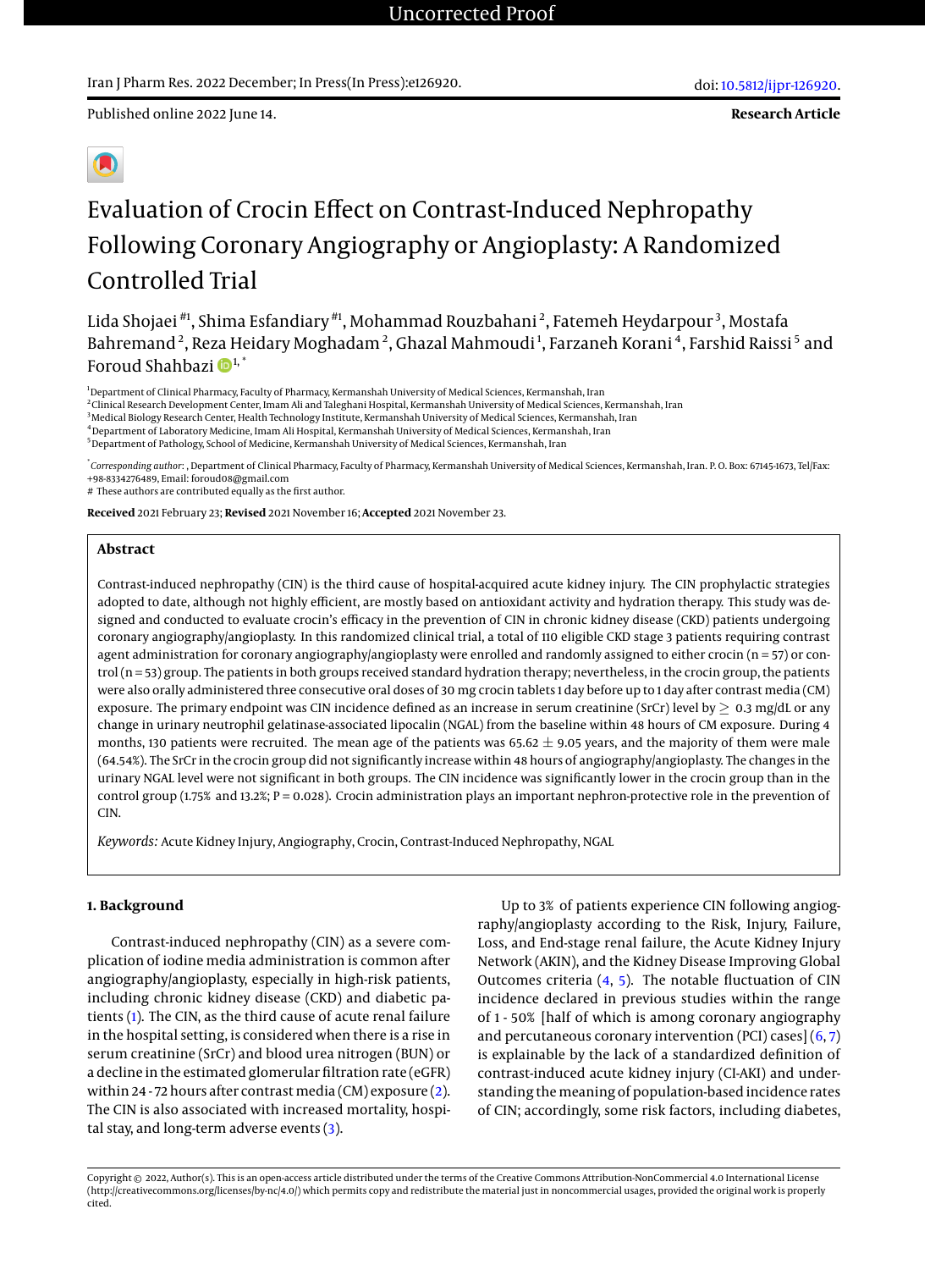volume depletion, congestive heart failure, CKD, prior CM exposure, CM volume, and nephrotoxic drug history, put the particular population at higher risk of developing CI-AKI; therefore, vulnerable population and general population significantly differ statistically  $(1, 4, 710)$  $(1, 4, 710)$  $(1, 4, 710)$  $(1, 4, 710)$  $(1, 4, 710)$  $(1, 4, 710)$ .

According to the previous studies, AKI is defined by an SrCr absolute rise ranging from 0.3 to 0.5 mg/dL or 25% to 50% for a relative increase [\(11\)](#page-6-8). However, in recent studies, due to long-term major adverse events, CIN is presumed as an increase in SrCr  $\geq$  0.3 mg/dL from the baseline values or any slight decrement in renal function within 48 hours of CM administration in the absence of other causes [\(12-](#page-6-9)[14\)](#page-6-10). The SrCr is not the ideal biomarker for the early detection of AKI. The factors, including body mass index (BMI), measurement techniques, and medications, might influence SrCr concentration [\(15\)](#page-6-11).

Several biomarkers, including neutrophil gelatinaseassociated lipocalin (NGAL), cystatin C, kidney injury molecule-1, and interleukin-18, have been proposed for the early detection of CIN [\(16\)](#page-6-12). Although no ideal marker is available for the early detection of CIN in patients undergoing angiography/angioplasty, several recent studies showed that NGAL might be a valuable biomarker for the early detection of CIN [\(17,](#page-6-13) [18\)](#page-7-0). Overall, the guidelines by the American Society of Radiology defined CIN as one of the following criteria: (1) an absolute SrCr increase of  $\geq 0.3$ mg/dL; (2) a 50% increase in SrCr; (3) urine output of  $< 0.5$ ml/kg/hour for at least 6 hours within 48 hours after CM administration [\(19\)](#page-7-1).

Two critical mechanisms mentioned in previous studies are renal ischemia and direct cytotoxicity. The increased production of endothelin and adenosine, along with decreased nitric oxide by endothelial cells, is respon-sible for renal vasoconstriction [\(20\)](#page-7-2). The CM administration also increases the release of reactive oxygen species (ROS), resulting in renal tubular direct cytotoxicity, inflammation, and induction of renal cell apoptosis. Taking the crucial role of ROS in CIN pathogenesis into account potentiates the use of free radical scavenger compounds and antioxidants as a promising CIN prevention strategy [\(20\)](#page-7-2).

Saffron (derived from *Crocus sativus* L. dried stigmas) is a traditional spice, food coloring, and herbal medicine with a potent antioxidant activity that has extensively been used for different indications. The four main bioactive components of saffron are picrocrocin, crocin, safranal, and crocetin. Crocin, the water-soluble carotenoid, is responsible for the distinct color of saffron [\(21\)](#page-7-3). Crocin is a potent antioxidant that ameliorates oxidative stress and potentiates the antioxidant defense system, thereby exhibiting several features, including antitumor  $(22)$ , antihypertensive  $(23)$ , antidepressant  $(24)$ , and anti-inflammatory activity [\(25\)](#page-7-7) plus neuroprotective [\(26\)](#page-7-8), renoprotective  $(27)$ , and cardioprotective  $(28)$  effects. The

rat model investigations of crocin have proven efficacy in chronic stress-induced kidney damage, nephropathy, and renal ischemia/reperfusion damage [\(29-](#page-7-11)[31\)](#page-7-12). However, the role of crocin in CIN prevention has not yet been investigated.

#### **2. Objectives**

This study was designed to evaluate the crocin role in the prevention of CIN in angiography/angioplasty candidates in addition to standard treatment.

#### **3. Methods**

#### *3.1. Study Population*

The study was designed as an open-label, randomized controlled trial in a single center to evaluate the efficacy and safety of crocin in the prevention of CIN in CKD patients candidate for either diagnostic coronary angiography or PCI. The sample size was calculated based on the pilot study. A total of 115 patients with CKD stage 3 according to the modification diet in renal disease (MDRD) formula were enrolled in this study within February 2019 to July 2020. Permuted block randomization (block size: 4) was used to randomly allocate a participant to an intervention or control group.

The inclusion criteria were the age over 18 years, CKD stage 3 defined as the eGFR between 30-60 mL/min based on the MDRD formula, and systolic blood pressure of greater than 90 mmHg. The patients were excluded from the study due to a history of hypersensitivity to saffron, any contraindication to adequate intravenous hydration therapy, end-stage renal disease on dialysis (the eGFR less than 30 mL/min), acute renal failure, pregnancy or lactation, emergent coronary angiography, cardiogenic shock, platelets less than or equal to  $100,000$ /mm<sup>3</sup>, left ventricular ejection fraction less than 30%, life-threatening condition, and a history of a kidney transplant.

#### *3.2. Study Protocol*

The eligible patients were randomly allocated into either control or intervention group, using a predesigned balanced permuted block randomization method. For the purpose of not depriving individuals of the most effective CIN prevention method, which is hydration therapy, the patients in both groups received standard hydration therapy based on cardiac ejection fraction either with intravenous isotonic normal saline (0.9%) or half saline (0.45%) at a rate of 1 mL/kg/hour 12 hours before up to 12 hours after the procedure. The patients in the intervention group received three consecutive oral doses of 30 mg crocin tablets (each tablet containing 15 mg crocin; Samisaz Co., Mashhad, Iran) 1 day before up to 1 day after the procedure.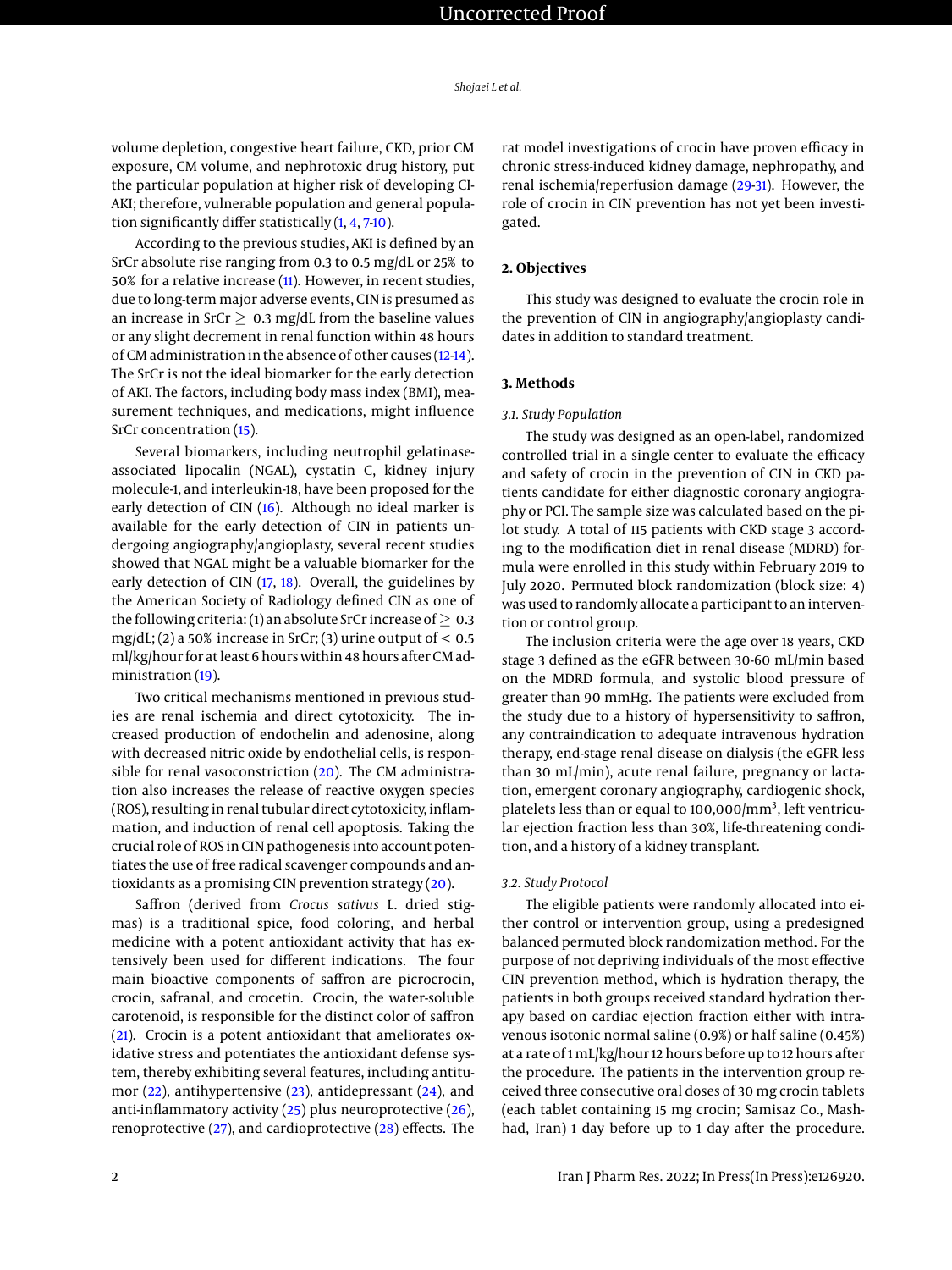All physicians, catheterization staff, nurses, and laboratory staff were blinded to the study.

The patients' demographic and clinical data, including age, gender, weight, BMI, drug history, laboratory data, medical history, and echocardiography findings, were recorded in a predesigned data collection checklist. The interventional procedures were performed according to standard clinical practice using a radial or femoral approach. Due to the lower rate of CIN, the iso-osmolar iodinated contrast agents (iodixanol, 320 mg/mL visipaque®, Marlborough, MA: GE Healthcare) are the preferred CM in Imam Ali hospital, affiliated to Kermanshah University of Medical Sciences. Low-osmolar iodinated contrast agents (e.g., iopamidol 300 or 370 mg/mL and iopromide<sup>®</sup> 300 ultravist®) were the alternatives.

#### *3.3. Measurements*

Three blood samples for each patient were collected at the time of admission, before the coronary angiography, and 48 hours after contrast exposure to measure the levels of BUN and SrCr. The SrCr level was measured by the Jaffe colorimetric method. In addition, for all the allocated patients, the Mehran Risk Score (MRS) was calculated [\(32\)](#page-7-13). For the determination of the urinary NGAL, two urine samples were collected before and 12 hours after coronary angiography. The first urine sample was collected after 12 hours of hydration. The samples were centrifuged at 1500  $\times$  g at 4 $\rm ^{o}C$ for 15 minutes, frozen in a polypropylene tube, and stored at -20°C for further analysis. The urinary NGAL concentration was determined by the Hycult Biotech® NGAL ELISA kit (Hycult Biotech, Netherlands). The minimum concentration which can be measured was 0.4 ng/mL. All the measurements were performed based on the manufacturer's instructions.

#### *3.4. Study Endpoints*

The AKIN criteria were used for the classification of CIN (Appendix 1)  $(33)$ . The primary outcome of the study was CIN occurrence, which was defined as an absolute rise in SrCr by more than 0.3 mg/dL within 48 hours of CM exposure in both groups. The secondary endpoints were the value of the urinary NGAL for the prediction of CIN and SrCr level changes. The patients were followed for potential crocin-related side effects during the study.

#### *3.5. Study Analysis*

The data were analyzed using SPSS software (version 21). The categorical variables were expressed as numbers and percentages. The Chi-square test and Fisher's exact test were used to compare these variables between the two groups. The continuous variables were reported as mean  $\pm$  standard deviation. The Kolmogorov-Smirnov test was used to determine the normality of the distributed

variables. Normally distributed continuous variables were compared by the Student t-test, and nonnormally distributed variables were compared by the Mann-Whitney rank-sum test. A p-value less than 0.05 was considered statistically significant.

#### *3.6. Ethical Statement*

The current study was directed according to the Helsinki Declaration. This study was approved by the Ethics Committee of Kermanshah University of Medical Sciences, Kermanshah, Iran (ethical approval No.: KUMS.REC.1398.1152) and registered in the Iranian Registry of Clinical Trials (registered code No.: IRCT20200202046335N1). Informed consent was obtained from all the patients before the study.

#### **4. Results**

During the study period, 1,990 patients were nominated for angiography/angioplasty [\(Figure 1\)](#page-3-0). Totally 1,875 patients did not meet the inclusion criteria. Of 115 patients randomly allocated, 5 patients were excluded due to selfdischarge after the procedure and missing 24-hour followup. [Table 1](#page-4-0) shows the baseline clinical and laboratory data of the two groups. The mean age of the participants was 65.62  $\pm$  9.05 years, and the majority of them were male (64.54%).

All the baseline characteristics were similar between the two groups except the MRS and urinary NGAL. The SrCr, BUN, and NGAL were measured multiple times. No significant differences were observed in SrCr and BUN levels between the two groups before angiography/angioplasty. All the recruited patients had CKD stage 3; therefore, the eGFR was similar in both groups. The mean volume of contrast agents and infused fluid were similar between the control (P = 0.72) and intervention (P = 0.99) groups. During the study, SrCr decreased significantly in the intervention group (-0.04  $\pm$  0.14; P = 0.012) but not in the control group  $(0.08 \pm 0.18; P = 0.008)$  [\(Table 2\)](#page-5-0).

The SrCr measured 48 hours after the administration of contrast agents was significantly higher in the control group than in the intervention group ( $P = 0.001$ ; [Table 3\)](#page-5-1). Therefore, the eGFR was higher in the intervention group at the end of the study than in the control group ( $P = 0.009$ ; [Table 3\)](#page-5-1). The measured urinary NGAL 12 hours after the angiography/angioplasty was significantly higher in the crocin group than in the control group but not clinically significant ( $P = 0.006$ ; [Table 3\)](#page-5-1).

Although the MRS was significantly lower in the control group than in the intervention group ( $P = 0.016$ ), CIN was lower in the intervention group (1.75% and 13.21%;  $P =$ 0.028; [Table 3\)](#page-5-1). In the crocin group, there was a significantly lower rate of CIN (relative risk: 13%; 95% CI: 1.01 - 1.26). No patients experienced adverse effects during the study.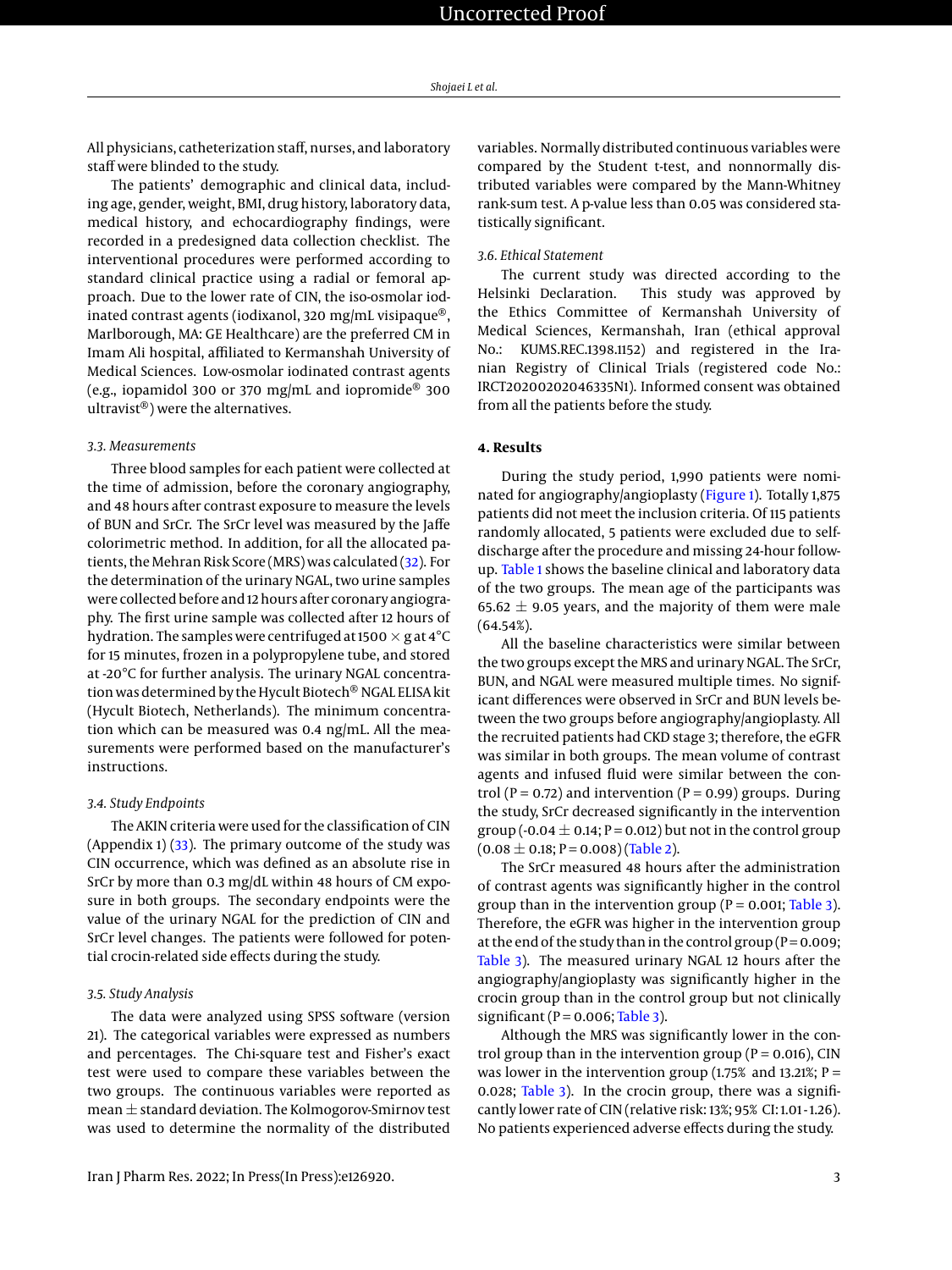<span id="page-3-0"></span>

#### **5. Discussion**

The incidence of CIN among the general population undergoing angiography/angioplasty is about 1 - 2% in the general population and might increase up to 50% for highrisk subgroups [\(34\)](#page-7-15), which is in concordance with the findings of the current study. In the present study, the incidence of CIN was 7.3% in the total population. The population of this study was selected from patients with CKD stage 3; as a result, they were at higher risk of CIN than the normal population. Although the MRS in the intervention group was significantly higher than in the control group,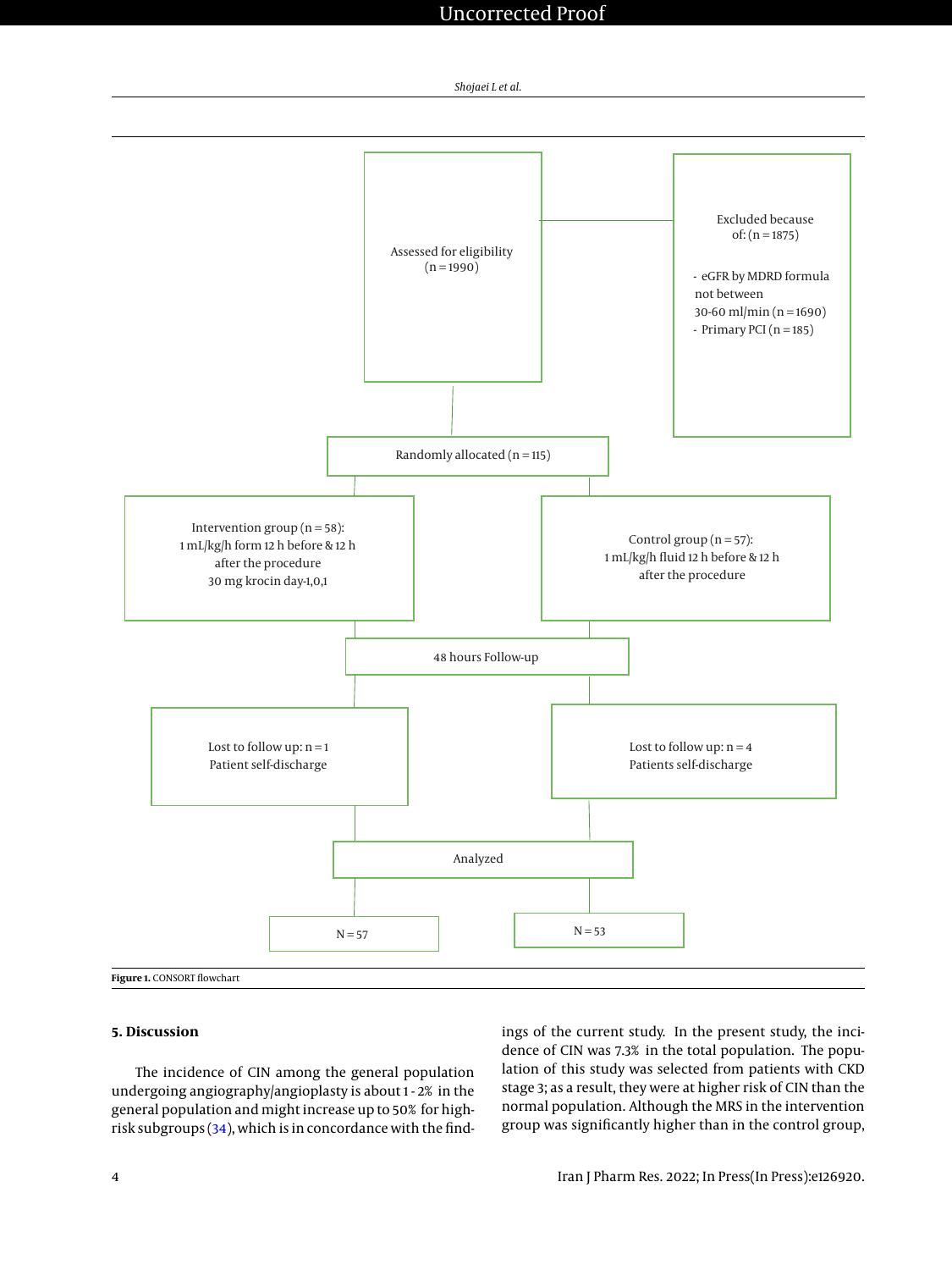## Uncorrected Proof

#### *Shojaei L et al.*

<span id="page-4-0"></span>

| Table 1. Baseline Clinical and Laboratory Data in Intervention and Control Groups |                                        |                        |                     |  |  |
|-----------------------------------------------------------------------------------|----------------------------------------|------------------------|---------------------|--|--|
| Characteristics                                                                   | <b>Intervention Group</b> ( $n = 57$ ) | Control Group (n = 53) | P-Value             |  |  |
| Age (y, mean $\pm$ SD)                                                            | $65.07 \pm 9.01$                       | 66.21 $\pm$ 9.14       | 0.51 <sup>a</sup>   |  |  |
| Gender                                                                            |                                        |                        | 0.16 <sup>b</sup>   |  |  |
| Male                                                                              | 33 (57.9)                              | 38 (71.7)              |                     |  |  |
| Female                                                                            | 24(42.1)                               | 15(28.3)               |                     |  |  |
| Creatinine (mg/dL)                                                                | $1.25\pm0.16$                          | 1.26 $\pm$ 0.19        | 0.69 <sup>C</sup>   |  |  |
| BUN (mg/dL)                                                                       | $46.16 \pm 14.58$                      | $43.06 \pm 11.21$      | 0.22 <sup>a</sup>   |  |  |
| Weight (kg)                                                                       | 75.65 $\pm$ 14.55                      | 75.25 $\pm$ 13.73      | 0.96C               |  |  |
| Height (cm)                                                                       | 165.39 $\pm$ 9.92                      | $164.23 \pm 8.82$      | 0.52 <sup>a</sup>   |  |  |
| Serum NGAL $(\mu$ g/L)                                                            | 23.89 $\pm$ 9.55                       | 19.75 ± 10.19          | $0.020$ $^{\rm C}$  |  |  |
| $BSA(m^2)$                                                                        | 1.86 $\pm$ 0.20                        | $1.84 \pm 0.19$        | 0.80 <sup>C</sup>   |  |  |
| BMI(kg/m <sup>2</sup> )                                                           | $27.77 \pm 5.52$                       | 27.84 $\pm$ 4.64       | $0.94^{\:\rm{d}}$   |  |  |
| eGFR (mL/min)                                                                     | $47.46 \pm 7.14$                       | 49.70 ± 7.24           | 0.10 <sup>a</sup>   |  |  |
| Contrast volume (mL)                                                              | 89.04 ± 56.89                          | $92.45 \pm 58.54$      | $_{\rm 0.72}$ c     |  |  |
| Mehran risk score                                                                 | $6.23 \pm 2.76$                        | $5 \pm 2.91$           | $0.016$ $^{\rm C}$  |  |  |
| <b>Diabetes</b>                                                                   | 24(42.1)                               | 16(30.2)               | 0.24 <sup>b</sup>   |  |  |
| Dyslipidemia                                                                      | 9(15.8)                                | 5(9.4)                 | 0.39 <sup>b</sup>   |  |  |
| Anemia                                                                            | 17(29.8)                               | 12(22.6)               | 0.52 <sup>b</sup>   |  |  |
| <b>Heart failure</b>                                                              | 17(29.8)                               | 11(20.75)              | 0.27 <sup>b</sup>   |  |  |
| Prior myocardial infarction                                                       | 8(14.04)                               | 6(11.32)               | 0.67 <sup>b</sup>   |  |  |
| Prior coronary angiography                                                        | 9(15.79)                               | 7(13.21)               | $0.68\, ^{\rm d}$   |  |  |
| Procedure type                                                                    |                                        |                        | 0.56                |  |  |
| Angiography                                                                       | 49 (85.96)                             | 48 (90.57)             |                     |  |  |
| Angioplasty                                                                       | 8(14.04)                               | 5(9.4)                 |                     |  |  |
| Access type                                                                       |                                        |                        | 0.85                |  |  |
| Femoral                                                                           | 33 (57.89)                             | 29 (54.72)             |                     |  |  |
| Radial                                                                            | 24 (42.10)                             | 24 (45.28)             |                     |  |  |
| Nephrolithiasis                                                                   | 16(28.07)                              | 14 (26.42)             | > 0.99              |  |  |
|                                                                                   | <b>Drug History</b>                    |                        |                     |  |  |
| <b>Loop diuretics</b>                                                             | 35 (71.4)                              | 37 (78.7)              | 0.48 <sup>b</sup>   |  |  |
| <b>ACEI or ARB</b>                                                                | 34 (59.6)                              | 35 (66)                | 0.56 <sup>b</sup>   |  |  |
| $\rm NAC$                                                                         | 2(3.5)                                 | 3(5.7)                 | $0.67$ <sup>d</sup> |  |  |
| Sodium bicarbonate                                                                | 1(1.8)                                 | $0\left(0\right)$      | 1.00 <sup>d</sup>   |  |  |
| Statin                                                                            | 38 (66.7)                              | 35(66)                 | 1.00 <sup>b</sup>   |  |  |
| Aspirin                                                                           | 37 (64.91)                             | 41 (77.36)             | $0.15$ <sup>b</sup> |  |  |
|                                                                                   |                                        |                        | 0.38 <sup>b</sup>   |  |  |
| Clopidogrel<br>Type of contrast agent                                             | 15 (26.32)                             | 18 (33.96)             | 0.56                |  |  |
| Iodixanol                                                                         | 51 (89.47)                             | 46 (86.79)             |                     |  |  |
| Iopamidol                                                                         |                                        | 2(3.77)                |                     |  |  |
| Iopromide                                                                         | 3(5.26)                                |                        |                     |  |  |
|                                                                                   | 3(5.26)                                | 5(9.4)                 | 0.26 <sup>b</sup>   |  |  |
| <b>History of smoking</b>                                                         | 10 (17.54)                             | 14 (26.42)             | 0.30 <sup>b</sup>   |  |  |
| Opium addiction                                                                   | 5(8.77)                                | 8(15.09)               |                     |  |  |

Abbreviations: ACEI, angiotensin-converting enzyme inhibitors; ARB, angiotensin receptor blockers; BMI, body mass index; BUN, blood urea nitrogen; BSA, body surface area; eGFR, estimated glomerular filtration rate; NAC, Na

d Fisher's exact test.

CIN incidence in the crocin group was significantly lower. The analysis of the results revealed a significant AKI risk reduction in patients receiving contrast agents by crocin administration.

To the best of our knowledge, this study has been the first randomized clinical trial that evaluated the protective effects of crocin on CIN. Although recent studies have attributed renoprotective features to crocin, no clinical trial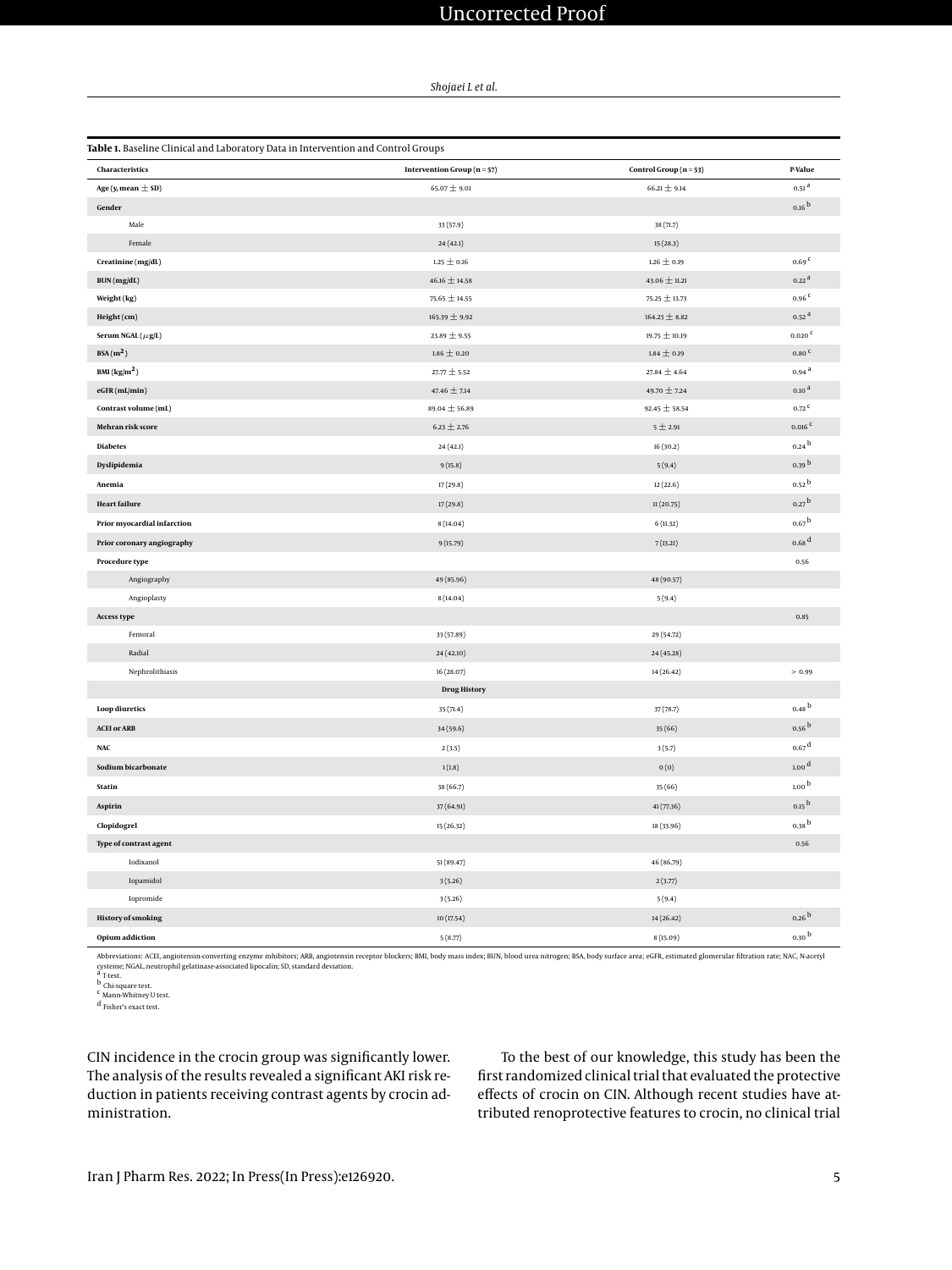*Shojaei L et al.*

<span id="page-5-0"></span>

| Table 2. Comparison of Laboratory Parameters Before and After the Study in Each Group |                         |                        |                      |  |
|---------------------------------------------------------------------------------------|-------------------------|------------------------|----------------------|--|
| <b>Parameters and Groups</b>                                                          | <b>Before the Study</b> | <b>After the Study</b> | P-Value <sup>a</sup> |  |
| Creating(mg/dL)                                                                       |                         |                        |                      |  |
| Intervention group                                                                    | $1.25 \pm 0.16$         | $1.20 + 0.19$          | 0.012                |  |
| Control group                                                                         | $1.25 \pm 0.19$         | $1.33 \pm 0.24$        | 0.003                |  |
| $e$ GFR $(mL/min)$                                                                    |                         |                        |                      |  |
| Intervention group                                                                    | $47.46 \pm 7.14$        | 59.30 $\pm$ 14.25      | ${}< 0.001$          |  |
| Control group                                                                         | $49.70 \pm 7.24$        | 55.32 $\pm$ 17.3       | 0.011                |  |
| NGAL                                                                                  |                         |                        |                      |  |
| Intervention group                                                                    | $23.89 \pm 9.55$        | $26.47 \pm 8.44$       | 0.18                 |  |
| Control group                                                                         | $19.75 \pm 10.19$       | $23.79 \pm 6.33$       | 0.56                 |  |

Abbreviations: eGFR, estimated glomerular filtration rate; NGAL, neutrophil gelatinase-associated lipocalin; SD, standard deviation. <sup>a</sup> Wilcoxon signed-rank test.

<span id="page-5-1"></span>

| Table 3. Comparison of Laboratory Data After the Study between Two Groups |                                 |                            |                    |  |
|---------------------------------------------------------------------------|---------------------------------|----------------------------|--------------------|--|
| <b>Parameters</b>                                                         | Intervention Group ( $n = 57$ ) | Control Group ( $n = 53$ ) | P-Value            |  |
| Creatinine (mg/dL)                                                        | $1.2 \pm 0.19$                  | $1.33 \pm 0.24$            | 0.001 <sup>a</sup> |  |
| Serum NGAL ( $\mu$ g/L)                                                   | $26.47 \pm 8.44$                | $23.79 \pm 6.33$           | 0.006 <sup>a</sup> |  |
| AKI                                                                       | 1(1.75)                         | 7(13.21)                   | 0.028 <sup>b</sup> |  |
| $eGFR$ (mL/min)                                                           | $59.29 \pm 14.25$               | $55.31 \pm 17.30$          | 0.009 <sup>a</sup> |  |

Abbreviations: AKI, acute kidney injury; eGFR, estimated glomerular filtration rate; NGAL, neutrophil gelatinase-associated lipocalin; SD, standard deviation.

<sup>a</sup> Mann-Whitney U test.

<sup>b</sup> Fisher's exact test.

has been conducted on the effect of crocin on CIN prevention in CKD patients undergoing coronary angiography/angioplasty. Crocin is a potent antioxidant and ROS scavenger with renal protection properties due to renal ischemia amelioration  $(35)$ , oxidative stress attenuation  $(27)$ , lipid peroxidation prevention [\(35\)](#page-7-16), anti-apoptotic effect [\(36\)](#page-7-17), and endothelin reduction [\(37\)](#page-7-18). It also has vasodilatory and Antioxidant properties [\(37\)](#page-7-18). Ascorbic acid, Nacetyl cysteine, statins, sodium bicarbonates, nicorandil, alpha-tocopherol, alprostadil, allopurinol, adenosine antagonists, sarpogrelate, silymarin, isosorbide dinitrate, pentoxifylline, L-arginine, beta-blockers, and theophylline have been used to reduce CIN by other researchers [\(38\)](#page-7-19).

The results of the current study showed that crocin could prevent CM-associated nephropathy. Although this reduction was statistically significant but not clinically, this study could prevent the SrCr rise in the crocin group. Since hydration remains the mainstay of treatment and the standard by which other CIN prevention strategies are judged, both groups received adequate hydration therapy [\(19\)](#page-7-1). Consequently, in both groups, the eGFR was improved statistically but not clinically. Other factors, including contrast agents, contrast volume, and N-acetylcysteine consumption, were similar between the two groups.

Inflammation, ethnicity, gender, hydration, age, BMI,

medications might influence SrCr concentration [\(39\)](#page-7-20). During the last decades, the biomarkers, including NGAL, cystatin C,  $\beta$ 2 microglobulin,  $\alpha$ -1 microglobulin, and urinary insulin-like growth factor binding protein 7, have been proposed for the early detection of AKI. For instance, urinary NGAL is increased within 2 hours after CM administration and can predict the occurrence of CIN approximately 24 hours before SrCr increase [\(40\)](#page-7-21). However, in the present study, no significant difference in urinary NGAL concentration was observed between the two groups. It should be noted that an increase in NGAL concentration is associated with a poor prognosis following CM administration [\(41\)](#page-7-22). No patient in the current study needed renal replacement therapy. Only patients with CKD stage 3 were included in this study. Accordingly, patients with stage 3 had a higher risk of AKI, and crocin pretreatment significantly decreased CIN.

renal function, chronic illness, detection methods, and

### *5.1. Limitations*

The patients were discharged within 24 hours after angiography leading to not having more samples (e.g., 6, 24, and 48 hours after CM administration) to calculate the kinetics of urinary NGAL.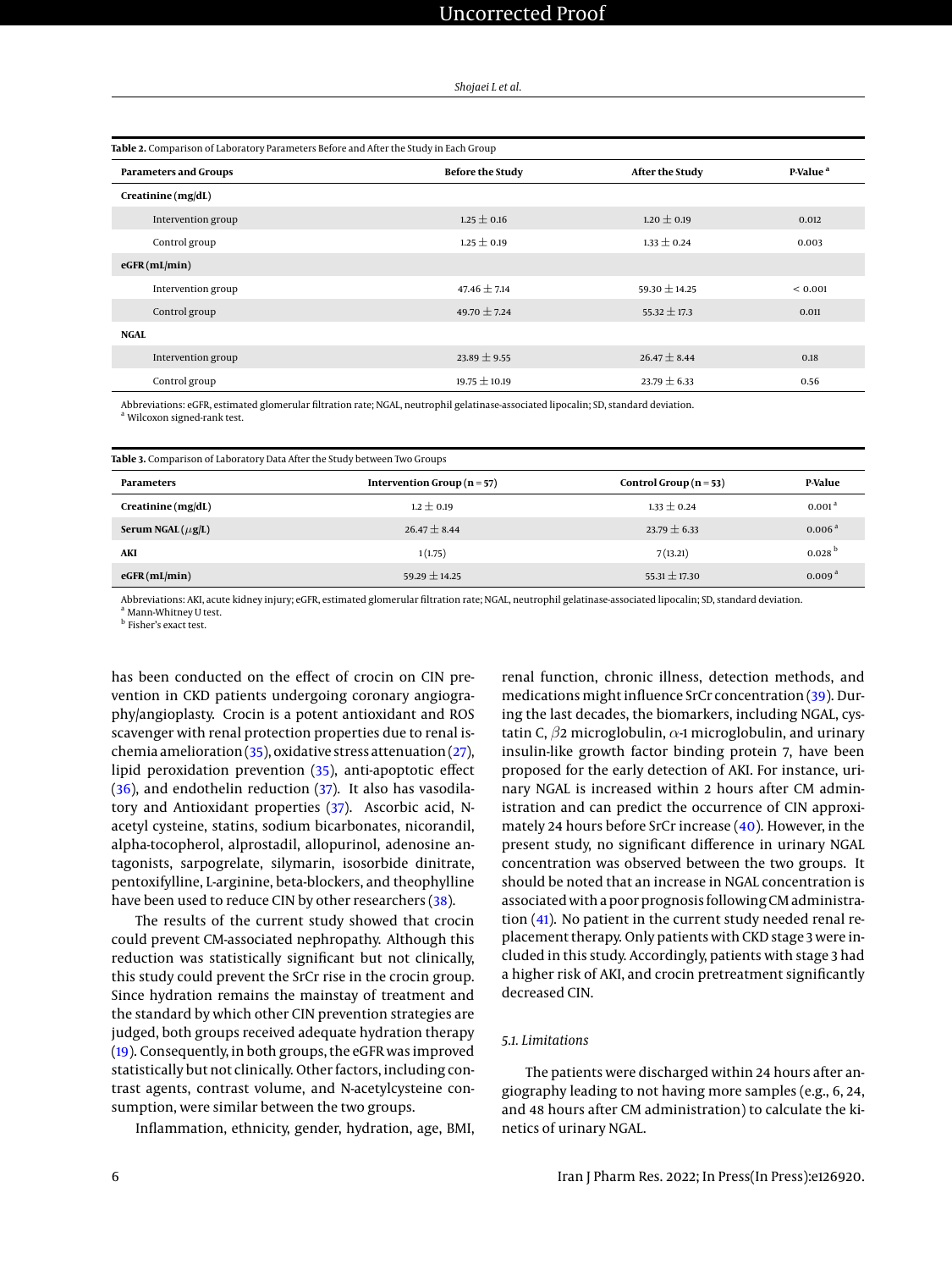#### *5.2. Conclusion*

Crocin pretreatment is associated with a lower rate of CIN. Furthermore, studies with a larger sample size are needed to confirm the results of the present study. Based on the literature, there is controversy concerning whether SrCr could be a better predictor of CIN than NGAL as a new biomarker. In this study, urinary NGAL could not predict and diagnose AKI. One possibility to explain NGAL inefficiency in this study was the probable degradation and reduction of NGAL concentration in the urine samples due to long-term (6 months) storage at -24°C and freeze-thawing cycles. The NGAL in urine samples is stable at 4°C for up to 24 hours and -80°C for up to 5 years; however, it was not possible to provide -80°C. Moreover, the small sample size and missing some urine samples in the collection process might account for NGAl's incompetence with the literature confirming its predictor role in CIN. Another reason that NGAL was not a good predictor of AKI in our study was that urine samples were collected 12 hours before and after procedure. However, measured NGAL 24 hours after contrast exposure could be a more promising biomarker for predicting CIN.

#### **Footnotes**

**Authors' Contribution:** Sh. F and Sh. L conceived of the presented idea. E. Sh, K. F, M. Gh, R. F, and R. M collected the data and performed laboratory analysis. H. F designed and analyzed the data. H. R, B. M, and Sh. L supervised the findings of this work. All the authors contributed to the final manuscript.

**Conflict of Interests** The authors declare no conflict of interest.

**Clinical Trial Registration Code:** This study was registered in the Iranian Registry of Clinical Trials (registered code No.: IRCT20200202046335N1).

**Data Reproducibility:** Farzaneh Korani installed and ran the NGAL ELISA method for determination urine NGAL concentration and reproduced results in Table 2.

**Ethical Approval:** This study was approved by the Ethics Committee of Kermanshah University of Medical Sciences (ethical approval No.: KUMS.REC.1398.1152).

**Funding/Support:** The research was part of a Pharm. D thesis (Shima Esfandiary) and supported by Kermanshah University of Medical Sciences.

**Informed Consent:** Informed consent was obtained from all the patients before the study.

#### **References**

<span id="page-6-0"></span>1. Chyou AC, Thodge A, Feldman DN, Swaminathan RV. Statins in the prevention of contrast-induced nephropathy. *Curr Treat Options Car-* *diovasc Med*. 2015;**17**(4):375. doi: [10.1007/s11936-015-0375-0.](http://dx.doi.org/10.1007/s11936-015-0375-0) [PubMed: [25778426\]](http://www.ncbi.nlm.nih.gov/pubmed/25778426).

- <span id="page-6-1"></span>2. Isaka Y, Hayashi H, Aonuma K, Horio M, Terada Y, Doi K, et al. Guideline on the use of iodinated contrast media in patients with kidney disease 2018. *Clin Exp Nephrol*. 2020;**24**(1):1–44. doi: [10.1007/s10157-019-](http://dx.doi.org/10.1007/s10157-019-01750-5) [01750-5.](http://dx.doi.org/10.1007/s10157-019-01750-5) [PubMed: [31709463\]](http://www.ncbi.nlm.nih.gov/pubmed/31709463). [PubMed Central: [PMC6949208\]](https://www.ncbi.nlm.nih.gov/pmc/articles/PMC6949208).
- <span id="page-6-2"></span>3. Pannu N, Wiebe N, Tonelli M, Alberta Kidney Disease N. Prophylaxis strategies for contrast-induced nephropathy. *JAMA*. 2006;**295**(23):2765–79. doi: [10.1001/jama.295.23.2765.](http://dx.doi.org/10.1001/jama.295.23.2765) [PubMed: [16788132\]](http://www.ncbi.nlm.nih.gov/pubmed/16788132).
- <span id="page-6-3"></span>4. Azzalini L, Spagnoli V, Ly HQ. Contrast-Induced Nephropathy: From Pathophysiology to Preventive Strategies. *Can J Cardiol*. 2016;**32**(2):247–55. doi: [10.1016/j.cjca.2015.05.013.](http://dx.doi.org/10.1016/j.cjca.2015.05.013) [PubMed: [26277092\]](http://www.ncbi.nlm.nih.gov/pubmed/26277092).
- <span id="page-6-4"></span>5. Rihal CS, Textor SC, Grill DE, Berger PB, Ting HH, Best PJ, et al. Incidence and prognostic importance of acute renal failure after percutaneous coronary intervention. *Circulation*. 2002;**105**(19):2259–64. doi: [10.1161/01.cir.0000016043.87291.33.](http://dx.doi.org/10.1161/01.cir.0000016043.87291.33) [PubMed: [12010907\]](http://www.ncbi.nlm.nih.gov/pubmed/12010907).
- <span id="page-6-5"></span>6. Vandenberghe W, Hoste E. Contrast-associated acute kidney injury: does it really exist, and if so, what to do about it? *F1000Res*. 2019;**8**. doi: [10.12688/f1000research.16347.1.](http://dx.doi.org/10.12688/f1000research.16347.1) [PubMed: [31275558\]](http://www.ncbi.nlm.nih.gov/pubmed/31275558). [PubMed Central: [PMC6544074\]](https://www.ncbi.nlm.nih.gov/pmc/articles/PMC6544074).
- <span id="page-6-6"></span>7. Mamoulakis C, Tsarouhas K, Fragkiadoulaki I, Heretis I, Wilks MF, Spandidos DA, et al. Contrast-induced nephropathy: Basic concepts, pathophysiological implications and prevention strategies. *Pharmacol Ther*. 2017;**180**:99–112. doi: [10.1016/j.pharmthera.2017.06.009.](http://dx.doi.org/10.1016/j.pharmthera.2017.06.009) [PubMed: [28642116\]](http://www.ncbi.nlm.nih.gov/pubmed/28642116).
- 8. Eshraghi A, Naranji-Sani R, Pourzand H, Vojdanparast M, Morovatfar N, Ramezani J, et al. Pentoxifylline and prevention of contrast-induced nephropathy: Is it efficient in patients with myocardial infarction undergoing coronary angioplasty? *ARYA Atheroscler*. 2016;**12**(5):238–42. [PubMed: [28458699\]](http://www.ncbi.nlm.nih.gov/pubmed/28458699). [PubMed Central: [PMC5403018\]](https://www.ncbi.nlm.nih.gov/pmc/articles/PMC5403018).
- 9. Scharnweber T, Alhilali L, Fakhran S. Contrast-Induced Acute Kidney Injury: Pathophysiology, Manifestations, Prevention, and Management. *Magn Reson Imaging Clin N Am*. 2017;**25**(4):743–53. doi: [10.1016/j.mric.2017.06.012.](http://dx.doi.org/10.1016/j.mric.2017.06.012) [PubMed: [28964464\]](http://www.ncbi.nlm.nih.gov/pubmed/28964464).
- <span id="page-6-7"></span>10. Bartorelli AL, Marenzi G. Contrast-induced nephropathy. *J Interv Cardiol*. 2008;**21**(1):74–85. doi: [10.1111/j.1540-8183.2007.00318.x.](http://dx.doi.org/10.1111/j.1540-8183.2007.00318.x) [PubMed: [18086132\]](http://www.ncbi.nlm.nih.gov/pubmed/18086132).
- <span id="page-6-8"></span>11. Khan SU, Khan MU, Rahman H, Khan MS, Riaz H, Novak M, et al. A Bayesian network meta-analysis of preventive strategies for contrast-induced nephropathy after cardiac catheterization. *Cardiovasc Revasc Med*. 2019;**20**(1):29–37. doi: [10.1016/j.carrev.2018.06.005.](http://dx.doi.org/10.1016/j.carrev.2018.06.005) [PubMed: [30757995\]](http://www.ncbi.nlm.nih.gov/pubmed/30757995).
- <span id="page-6-9"></span>12. Thomas ME, Blaine C, Dawnay A, Devonald MA, Ftouh S, Laing C, et al. The definition of acute kidney injury and its use in practice. *Kidney Int*. 2015;**87**(1):62–73. doi: [10.1038/ki.2014.328.](http://dx.doi.org/10.1038/ki.2014.328) [PubMed: [25317932\]](http://www.ncbi.nlm.nih.gov/pubmed/25317932).
- 13. Mehran R, Nikolsky E. Contrast-induced nephropathy: definition, epidemiology, and patients at risk. *Kidney Int Suppl*. 2006;(100):S11–5. doi: [10.1038/sj.ki.5000368.](http://dx.doi.org/10.1038/sj.ki.5000368) [PubMed: [16612394\]](http://www.ncbi.nlm.nih.gov/pubmed/16612394).
- <span id="page-6-10"></span>14. Andreis A, Budano C, Levis M, Garrone P, Usmiani T, D'Ascenzo F, et al. Contrast-induced kidney injury: how does it affect long-term cardiac mortality? *J Cardiovasc Med (Hagerstown)*. 2017;**18**(11):908–15. doi: [10.2459/JCM.0000000000000543.](http://dx.doi.org/10.2459/JCM.0000000000000543) [PubMed: [28678146\]](http://www.ncbi.nlm.nih.gov/pubmed/28678146).
- <span id="page-6-11"></span>15. Askenazi DJ, Ambalavanan N, Goldstein SL. Acute kidney injury in critically ill newborns: what do we know? What do we need to learn? *Pediatr Nephrol*. 2009;**24**(2):265–74. doi: [10.1007/s00467-008-1060-2.](http://dx.doi.org/10.1007/s00467-008-1060-2) [PubMed: [19082634\]](http://www.ncbi.nlm.nih.gov/pubmed/19082634). [PubMed Central: [PMC2755786\]](https://www.ncbi.nlm.nih.gov/pmc/articles/PMC2755786).
- <span id="page-6-12"></span>16. Devarajan P. Biomarkers for the early detection of acute kidney injury. *Curr Opin Pediatr*. 2011;**23**(2):194–200. doi: [10.1097/MOP.0b013e328343f4dd.](http://dx.doi.org/10.1097/MOP.0b013e328343f4dd) [PubMed: [21252674\]](http://www.ncbi.nlm.nih.gov/pubmed/21252674). [PubMed Central: [PMC3257513\]](https://www.ncbi.nlm.nih.gov/pmc/articles/PMC3257513).
- <span id="page-6-13"></span>17. Li H, Yu Z, Gan L, Peng L, Zhou Q. Serum NGAL and FGF23 may have certain value in early diagnosis of CIN. *Ren Fail*. 2018;**40**(1):547–53. doi: [10.1080/0886022X.2018.1487860.](http://dx.doi.org/10.1080/0886022X.2018.1487860) [PubMed: [30278796\]](http://www.ncbi.nlm.nih.gov/pubmed/30278796). [PubMed Central: [PMC6171456\]](https://www.ncbi.nlm.nih.gov/pmc/articles/PMC6171456).